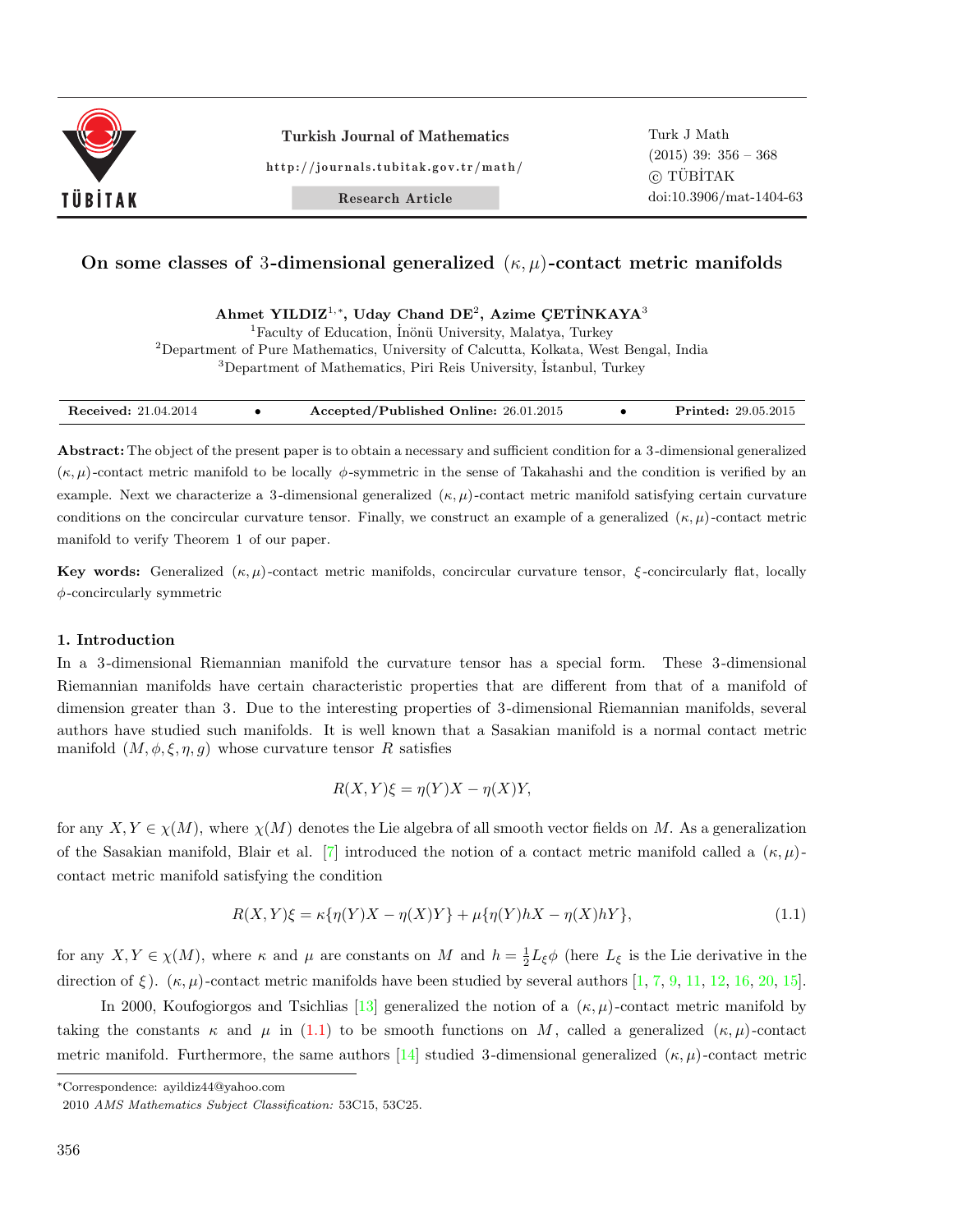manifolds with  $\xi\mu = 0$ . Three-dimensional generalized  $(\kappa, \mu)$ -contact metric manifolds were also studied by De and Ghosh [[10\]](#page-11-9) and De and Sarkar [\[17](#page-12-1)]. In a recent paper [[18\]](#page-12-2), Shaikh et al. proved that a 3 -dimensional generalized  $(\kappa, \mu)$ -contact metric manifold is locally  $\phi$ -symmetric provided  $\kappa$  and  $\mu$  are constants. In a recent paper [\[6](#page-11-10)], Blair et al. studied concircular curvature tensor in *N*(*k*) -contact metric manifolds. In 2005, Tripathi and Kim  $[20]$  $[20]$  studied the concircular curvature tensor of a  $(\kappa, \mu)$ -contact metric manifold.

The present paper is organized as follows: after preliminaries in Section 3, we improve the result of paper [\[18](#page-12-2)] and prove that a 3 -dimensional generalized (*κ, µ*) -contact metric manifold is locally *ϕ*-symmetric if and only if  $\kappa$  and  $\mu$  are constants. In Section 4, we prove that a *ξ*-concircularly flat 3-dimensional generalized  $(\kappa, \mu)$ contact metric manifold is either flat or the manifold reduces to a  $(\kappa, \mu)$ -contact metric manifold. In the next section, it is shown that a locally  $\phi$ -concircularly symmetric 3-dimensional generalized  $(\kappa, \mu)$ -contact metric manifold is a  $(\kappa, \mu)$ -contact metric manifold. In Section 6, we study concircularly semisymmetric 3-dimensional generalized  $(\kappa, \mu)$ -contact metric manifolds. In the next section, we consider the curvature condition  $\tilde{C} \cdot S = 0$ in a 3-dimensional generalized  $(\kappa, \mu)$ -contact metric manifold, where  $\tilde{C}$  is a concircular curvature tensor and *S* is the Ricci tensor. This result generalizes the results of Tripathi and Kim [[20\]](#page-12-0). Finally, we give an example of a generalized  $(k, \mu)$ -contact metric manifold to verify the Theorem of Section 3.

#### **2. Preliminaries**

In this section, we present some basic facts about contact metric manifolds. We refer the reader to [[4\]](#page-11-11) for a more detailed treatment. A differentiable manifold *M* of dimension 2*n* + 1 is called a contact manifold if it carries a global 1-form  $\eta$  such that  $\eta \wedge (d\eta)^{2n+1} \neq 0$  everywhere on *M*. The form  $\eta$  is usually called the contact form of *M*. It is well known that a contact metric manifold admits an almost contact metric structure  $(\phi, \xi, \eta, g)$ , i.e. a global vector field  $\xi$ , which is called the characteristic vector field, a  $(1,1)$ -tensor field  $\phi$ , and a Riemannian metric *g* such that

$$
\phi^2 = -I + \eta \otimes \xi, \quad \eta(\xi) = 1, \quad g(\phi X, \phi Y) = g(X, Y) - \eta(X)\eta(Y),
$$

for all vector fields  $X, Y \in \chi(M)$ . Moreover,  $(\phi, \xi, \eta, g)$  can be chosen such that

$$
d\eta(X, Y) = g(X, \phi Y), \qquad X, Y \in \chi(M),
$$

and we then call the structure a contact metric structure. A manifold *M* carrying such a structure is said to be a contact metric manifold and it is denoted by  $(M, \phi, \xi, \eta, g)$ . As a consequence of the above relations, we have  $\eta(\xi) = 1, \ \phi \xi = 0, \ \eta \circ \phi = 0$ , and  $d\eta(\xi, X) = 0$ . If  $\nabla$  denotes the Riemannian connection of  $(M, \phi, \xi, \eta, g)$ , then following [\[2](#page-11-12)], we define the (1,1)-tensor fields *h* and *l* by  $h = \frac{1}{2}(L_{\xi}\phi)$  and  $l = R(.,\xi)\xi$ , where  $L_{\xi}$  is the Lie differentiation in the direction of  $\xi$  and  $R$  is the curvature tensor, which is given by

$$
R(X,Y)Z = \nabla_X \nabla_Y Z - \nabla_Y \nabla_X Z - \nabla_{[X,Y]} Z,
$$

for all vector fields  $X, Y, Z \in \chi(M)$ . The tensor fields *h*, *l* are self-adjoint and satisfy

$$
h\xi = 0
$$
,  $l\xi = 0$ ,  $trh = tr\phi h = 0$ ,  $\phi h + h\phi = 0$ .

Since *h* anticommutes with  $\phi$ , if  $X \neq 0$  is an eigenvector of *h* corresponding to the eigenvalue  $\lambda$ , then  $\phi X$ is also an eigenvector of *h* corresponding to the eigenvalue *−λ.* Therefore on any contact metric manifold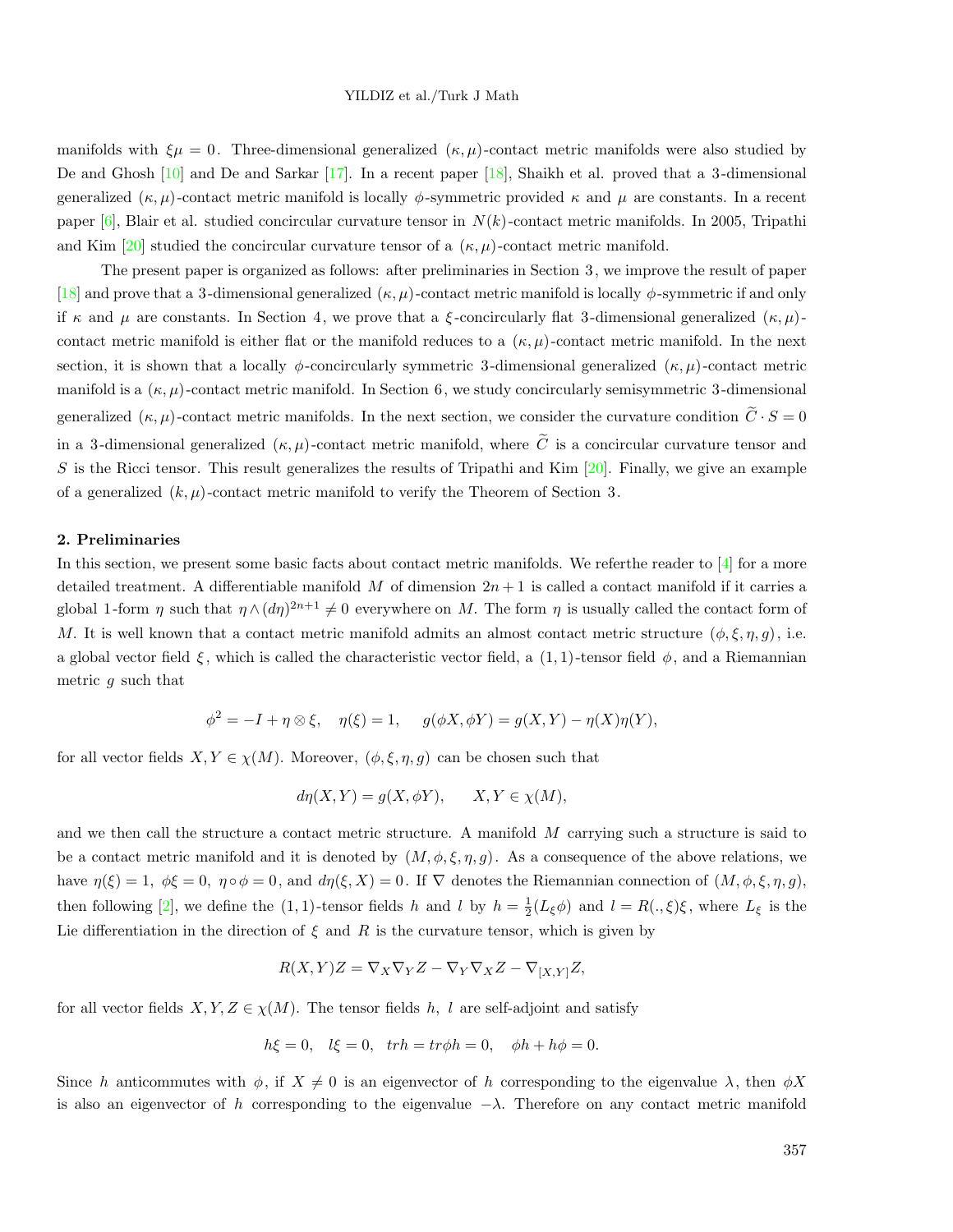$(M, \phi, \xi, \eta, g)$ , the following formulas are valid:

$$
\nabla \xi = -\phi - \phi h \text{ (and so } \nabla_{\xi} \xi = 0),
$$
  

$$
\nabla_{\xi} h = \phi - \phi l - \phi h^{2},
$$
  

$$
\phi l \phi - l = 2(\phi^{2} + h^{2}).
$$

A contact metric structure  $(\phi, \xi, \eta, g)$  on *M* gives rise to an almost complex structure on the product  $M \times \mathbb{R}$ . If this structure is integrable, then the contact metric manifold  $(M, \phi, \xi, \eta, g)$  is said to be Sasakian. Equivalently, a contact metric manifold  $(M, \phi, \xi, \eta, g)$  is Sasakian if and only if

$$
R(X,Y)\xi = \eta(Y)X - \eta(X)Y,
$$

for all  $X, Y \in \chi(M)$ .

By a generalized  $(\kappa, \mu)$ -manifold, we mean a 3-dimensional contact metric manifold such that

$$
R(X,Y)\xi = \{\kappa I + \mu h\}[\eta(Y)X - \eta(X)Y],\tag{2.1}
$$

for all  $X, Y \in \chi(M)$ , where  $\kappa, \mu$  are smooth nonconstant real functions on M. In the special case where  $\kappa, \mu$ are constant, then  $(M, \phi, \xi, \eta, g)$  is called a  $(\kappa, \mu)$ -manifold. We note that in any Sasakian manifold  $h = 0$  and  $\kappa=1$ .

**Lemma 1** [[13](#page-11-7), [14\]](#page-11-8) In any generalized  $(\kappa, \mu)$ -manifold  $(M, \phi, \xi, \eta, g)$  the following formulas are valid :

$$
h2 = (\kappa - 1)\phi2, \kappa = \frac{trl}{2} \le 1,
$$
  

$$
\xi\kappa = 0, \xi r = 0,
$$
  

$$
hgrad\mu = grad\kappa.
$$

**Lemma 2**  $\lceil \frac{3}{4} \rceil$  $\lceil \frac{3}{4} \rceil$  $\lceil \frac{3}{4} \rceil$  A  $(2n+1)$ *-dimensional contact metric manifold satisfying*  $R(X, Y)\xi = 0$  *is locally isometric to*  $E^{n+1}(0) \times S^n(4)$  *for*  $n > 1$  *and flat if*  $n = 1$ *.* 

**Lemma 3** [[13](#page-11-7)] Let M be a non-Sasakian, generalized  $(\kappa, \mu)$ -contact metric manifold. If  $\kappa, \mu$  satisfy the *condition*  $a\kappa + b\mu = c$  (*a, b, c are constants), then*  $\kappa, \mu$  *are constants.* 

**Lemma 4** [[5](#page-11-14)] A 3-dimensional contact metric manifold  $(M^3, \phi, \xi, \eta, g)$  with  $Q\phi = \phi Q$  is either Sasakian, flat, *or of constant*  $\xi$ -*sectional curvature*  $\kappa < 1$  *and constant*  $\phi$ -*sectional curvature*  $-\kappa$ *.* 

Furthermore, in a generalized  $(\kappa, \mu)$ -contact metric manifold  $(M^{2n+1}, \phi, \xi, \eta, g)$ , we have the following [\[2](#page-11-12)]:

$$
(\nabla_X h)Y = \{(1 - \kappa)g(X, \phi Y) - g(X, \phi hY)\}\xi - \eta(Y)\{(1 - \kappa)\phi X + \phi hX\}
$$
  
- $\mu\eta(X)\phi hY,$  (2.2)

$$
(\nabla_X \phi)Y = \{g(X, Y) + g(X, hY)\}\xi - \eta(Y)(X + hX). \tag{2.3}
$$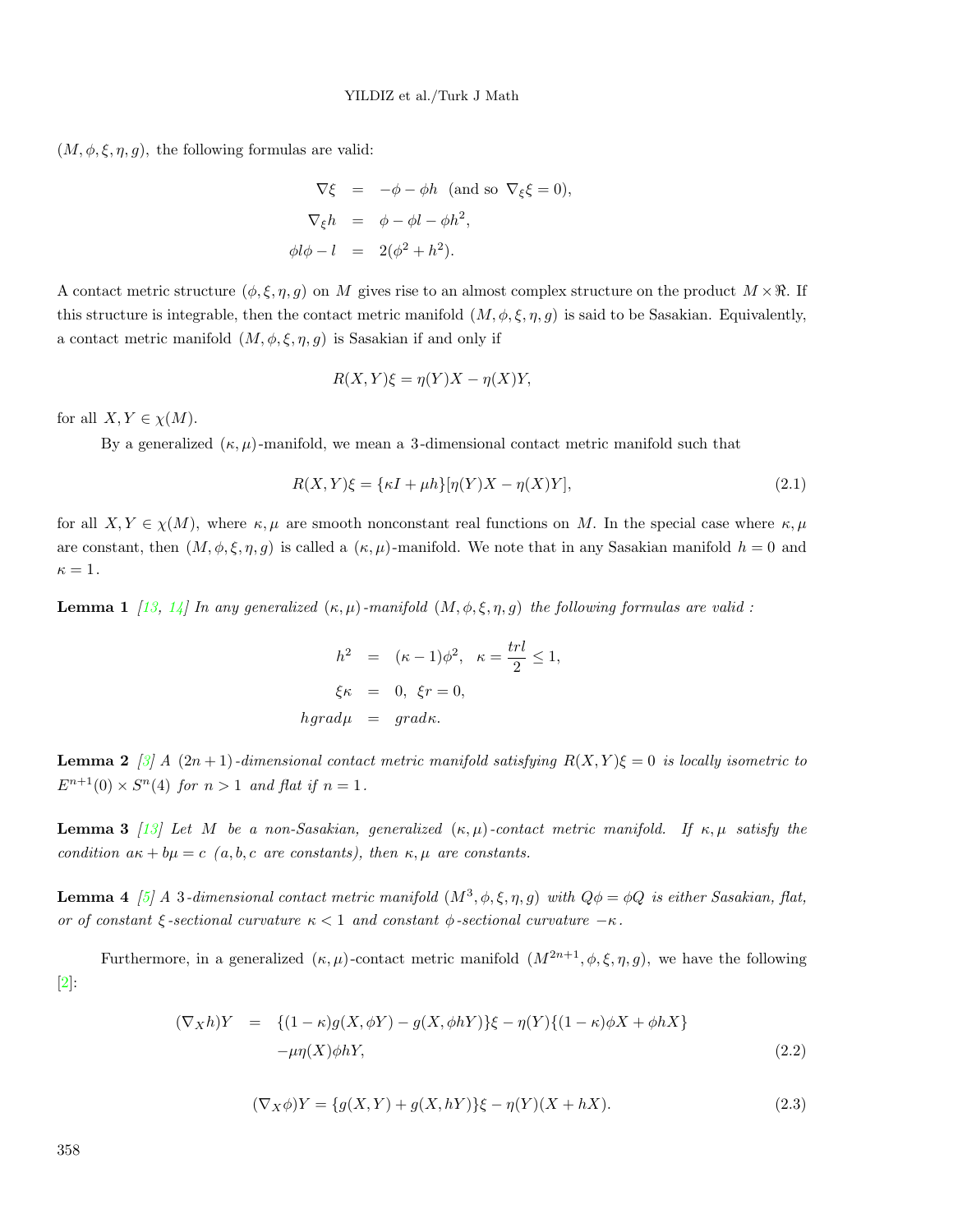## YILDIZ et al./Turk J Math

For a 3-dimensional Riemannian manifold, the conformal curvature tensor  $C = 0$ . Thus, the curvature tensor *R* and Ricci tensor *S* for a 3-dimensional generalized  $(\kappa, \mu)$ -contact metric manifold are given by [[18\]](#page-12-2):

<span id="page-3-1"></span>
$$
R(X,Y)Z = -(\kappa + \mu)\{g(Y,Z)X - g(X,Z)Y\} + (2\kappa + \mu)\{g(Y,Z)\eta(X)\xi - g(X,Z)\eta(Y)\xi + \eta(Y)\eta(Z)X - \eta(X)\eta(Z)Y\} + \mu\{g(Y,Z)hX - g(X,Z)hY + g(hY,Z)X - g(hX,Z)Y\},
$$
(2.4)

$$
S(X,Y) = -\mu g(X,Y) + \mu g(hX,Y) + (2\kappa + \mu)\eta(X)\eta(Y),
$$
\n(2.5)

<span id="page-3-2"></span>respectively. We see that on a 3-dimensional generalized  $(\kappa, \mu)$ -contact metric manifold the scalar curvature *r* is equal to

<span id="page-3-0"></span>
$$
r = 2(\kappa - \mu). \tag{2.6}
$$

In an *n*-dimensional Riemannian manifold, the concircular curvature tensor  $\tilde{C}$  is defined by [\[21](#page-12-3), [22](#page-12-4)]

$$
\widetilde{C}(X,Y)Z = R(X,Y)Z - \frac{r}{n(n-1)}\{g(Y,Z)X - g(X,Z)Y\}.
$$
\n(2.7)

We observe from  $(2.7)$  that Riemannian manifolds with vanishing concircular curvature tensor are of constant curvature. Thus, the concircular curvature is a measure of the failure of a Riemannian manifold to be of constant curvature.

Hence, using  $(2.4)$  $(2.4)$  and  $(2.6)$  in  $(2.7)$  $(2.7)$ , we get

<span id="page-3-3"></span>
$$
\widetilde{C}(X,Y)Z = -(\frac{4\kappa + 2\mu}{3})\{g(Y,Z)X - g(X,Z)Y\} + (2\kappa + \mu)\{g(Y,Z)\eta(X)\xi
$$
  
\n
$$
-g(X,Z)\eta(Y)\xi + \eta(Y)\eta(Z)X - \eta(X)\eta(Z)Y\}
$$
  
\n
$$
+ \mu\{g(Y,Z)hX - g(X,Z)hY + g(hY,Z)X - g(hX,Z)Y\}.
$$
\n(2.8)

<span id="page-3-5"></span>Using [\(2.8](#page-3-3)), we can give the following formulas:

<span id="page-3-4"></span>
$$
\widetilde{C}(X,Y)\xi = \frac{2\kappa + \mu}{3} \{\eta(Y)X - \eta(X)Y\} + \mu \{\eta(Y)hX - \eta(X)hY\},\tag{2.9}
$$

$$
\widetilde{C}(X,\xi)Z = \frac{2\kappa + \mu}{3} \{\eta(Z)X - g(X,Z)\xi\} + \mu \{\eta(Z)hX - g(hX,Z)\xi\},\tag{2.10}
$$

$$
\widetilde{C}(X,\xi)\xi = \frac{2\kappa + \mu}{3} \{X - \eta(X)\xi\} + \mu h X,\tag{2.11}
$$

$$
S(X,\xi) = 2\kappa \eta(X). \tag{2.12}
$$

### **3. Locally** *ϕ***-symmetric 3 -dimensional generalized** (*κ, µ*)**-contact metric manifolds**

**Definition 1** *A contact metric manifold*  $(M^{2n+1}, \phi, \xi, \eta, g)$  *is said to be locally*  $\phi$ -symmetric in the sense of *Takahashi [[19\]](#page-12-5) if it satisfies*

$$
\phi^2((\nabla_W R)(X,Y)Z) = 0,
$$

*for all vector fields*  $X, Y, Z, W$  *orthogonal to*  $\xi$ .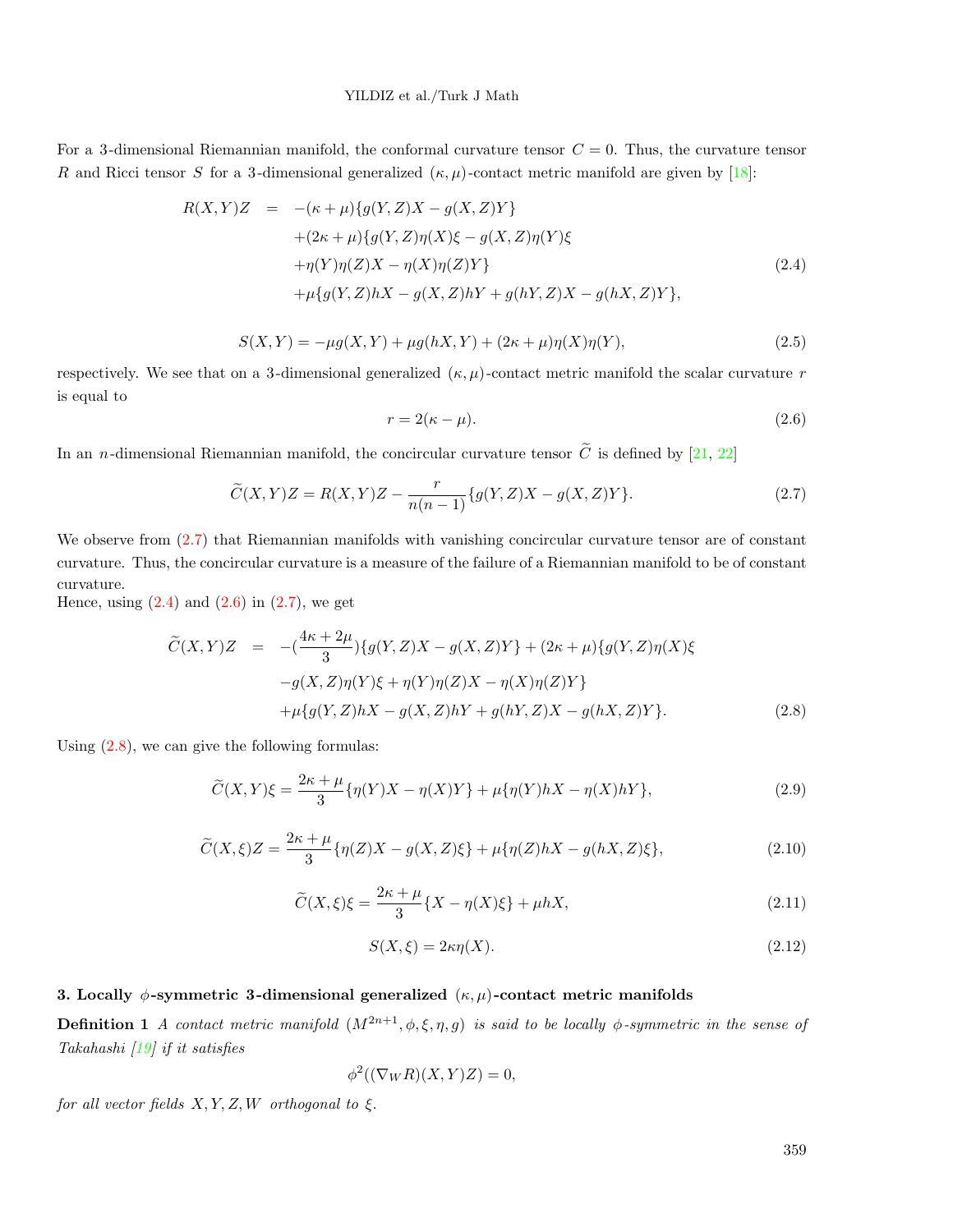#### YILDIZ et al./Turk J Math

In a 3-dimensional generalized  $(\kappa, \mu)$ -contact metric manifold, if we take *X, Y, Z, W* to be horizontal vector fields, that is, if  $X, Y, Z, W$  are orthogonal to  $\xi$ , then we obtain [\[18](#page-12-2)]

<span id="page-4-0"></span>
$$
\phi^2(\nabla_W R)(X,Y)Z = (W\kappa + W\mu)\{g(Y,Z)X - g(X,Z)Y\}
$$

$$
-(W\mu)\{g(Y,Z)hX - g(X,Z)hY
$$

$$
+g(hY,Z)X - g(hX,Z)Y\}.
$$
(3.1)

Suppose that  $\kappa$  and  $\mu$  are constants; then a 3-dimensional generalied  $(\kappa, \mu)$ -contact metric manifold is locally *ϕ*-symmetric in the sense of Takahashi. Conversely, let the manifold under consideration be locally *ϕ*-symmetric. Then, from  $(3.1)$  $(3.1)$ , we obtain

<span id="page-4-1"></span>
$$
(W\kappa + W\mu)\{g(Y, Z)g(X, U) - g(X, Z)g(Y, U)\}
$$
  
-(W\mu)\{g(Y, Z)g(hX, U) - g(X, Z)g(hY, U) + g(hY, Z)g(X, U)  
-g(hX, Z)g(Y, U)\} = 0. (3.2)

Contracting  $X$  and  $Z$  in  $(3.2)$  $(3.2)$  $(3.2)$ , we obtain

$$
2n(W\kappa + W\mu)g(Y, U) + (2n - 1)(W\mu)g(Y, hU) = 0,
$$
\n(3.3)

<span id="page-4-2"></span>which implies

$$
2n(W\kappa + W\mu)Y + (2n - 1)(W\mu)hY = 0.
$$
\n(3.4)

Applying *h* in [\(3.4](#page-4-2)) and taking the trace of *h* we get

$$
(W\mu) = 0,\t\t(3.5)
$$

since trace  $h^2 \neq 0$ .

That is,  $\mu$  =constant. Using  $\mu$  =constant in ([3.4\)](#page-4-2), we get  $\kappa$  = constant. Thus, we can state the following:

**Theorem 1** *A* 3*-dimensional generalized* (*κ, µ*)*-contact metric manifold is locally ϕ-symmetric if and only if κ and µ are constants.*

Now we obtain the following:

**Corollary 1** *A* 3*-dimensional*  $(\kappa, \mu)$ *-contact metric manifold is always locally*  $\phi$ *-symmetric.* 

#### **4.** *ξ* **-concircularly flat** 3**-dimensional (***κ, µ***)-contact metric manifolds**

Let *M* be an almost contact metric manifold equipped with an almost contact metric structure  $(\phi, \xi, \eta, g)$ . At each point  $p \in M$ , decompose the tangent space  $T_pM$  into direct sum  $T_pM = \phi(T_pM) \oplus {\xi_p}$ , where  ${\xi_p}$  is the 1-dimensional linear subspace of  $T_pM$  generated by  $\{\xi_p\}$ . Thus, the conformal curvature tensor *C* is a map

$$
C: T_p M \times T_p M \times T_p M \longrightarrow \phi(T_p M) \oplus \{\xi_p\}, \ p \in M.
$$

It may be natural to consider the following particular cases: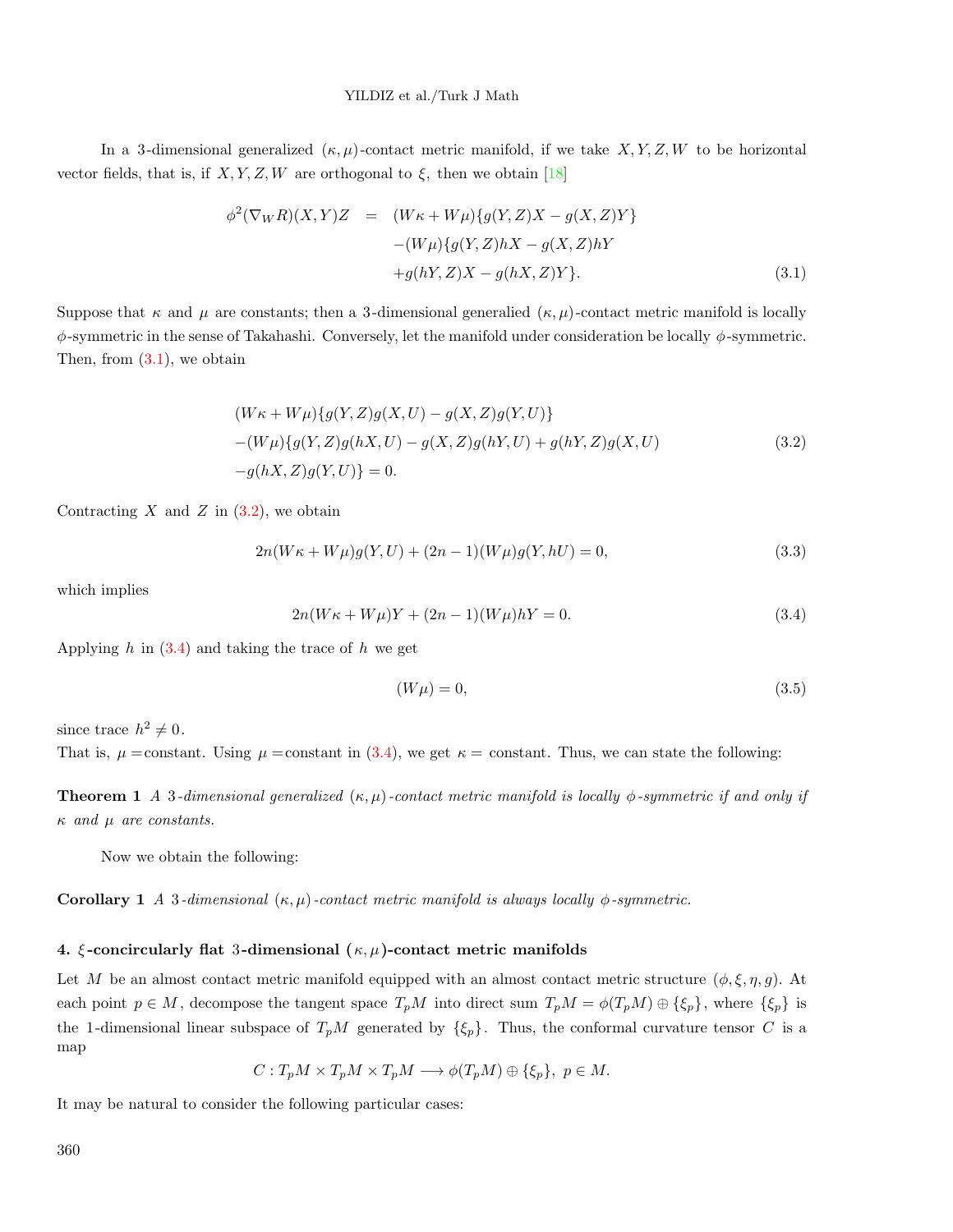- 1.  $C: T_p(M) \times T_p(M) \times T_p(M) \longrightarrow L(\xi_p)$ , i.e. the projection of the image of C in  $\phi(T_pM)$  is zero.
- 2.  $C: T_p(M) \times T_p(M) \times T_p(M) \longrightarrow \phi(T_p(M))$ , i.e. the projection of the image of C in  $L\xi_p$  is zero. This condition is equivalent to

<span id="page-5-1"></span><span id="page-5-0"></span>
$$
C(X,Y)\xi = 0.\t\t(4.1)
$$

3.  $C : \phi(T_p(M)) \times \phi(T_p(M)) \times \phi(T_p(M)) \longrightarrow L(\xi_p)$ , i.e. when C is restricted to  $\phi(T_pM) \times \phi(T_pM) \times \phi(T_pM)$ , the projection of the image of *C* in  $\phi(T_p(M))$  is zero. This condition is equivalent to

$$
\phi^2 C(\phi X, \phi Y)\phi Z = 0. \tag{4.2}
$$

A Riemannian manifold satisfying ([4.1\)](#page-5-0) is called *ξ* -conformally flat. The Riemannian manifold satisfying cases  $(4.1)$  $(4.1)$  and  $(4.2)$  $(4.2)$  $(4.2)$  was considered in  $[23, 24, 8]$  $[23, 24, 8]$  $[23, 24, 8]$  $[23, 24, 8]$  $[23, 24, 8]$  $[23, 24, 8]$ , respectively.

Analogous to the consideration of a conformal curvature tensor, here we can define the following:

**Definition 2** *A*  $(2n + 1)$ *-dimensional contact metric manifold is said to be*  $\xi$ *-concircularly flat if* 

<span id="page-5-2"></span>
$$
\widetilde{C}(X,Y)\xi = 0.\tag{4.3}
$$

In this section we prove the following:

**Theorem 2** *A ξ -concirculary flat* 3*-dimensional non-Sasakian generalized* (*κ, µ*)*-contact metric manifold is either flat or reduces to a* (*κ, µ*) *contact metric manifold.*

**Proof** For a  $\xi$ -concircularly flat manifold from  $(2.9)$  $(2.9)$  $(2.9)$ , we get

$$
\frac{2\kappa + \mu}{3} \{\eta(Y)X - \eta(X)Y\} + \mu \{\eta(Y)hX - \eta(X)hY\} = 0.
$$
 (4.4)

If we take  $X = \xi$  in ([4.4](#page-5-2)), we obtain

<span id="page-5-3"></span>
$$
\frac{2\kappa + \mu}{3} \{\eta(Y)\xi - Y\} - \mu hY = 0.
$$
\n(4.5)

Taking  $Y = hY$  in ([4.5](#page-5-3)), we have

$$
-\frac{2\kappa + \mu}{3}hY - \mu h^2 Y = 0.
$$
\n(4.6)

Taking the trace of *h* we get  $\mu = 0$ . Using  $\mu = 0$  in ([4.4\)](#page-5-2) we get  $\kappa = 0$ . Thus,  $R(X, Y)\xi = 0$ , and hence, from Lemma 2, we get that the manifold is flat. Taking the inner product with *U* in the equation [\(4.4\)](#page-5-2) and contracting *X* and *U*, we obtain  $2\kappa + \mu = 0$ . Applying Lemma 3, we get  $k, \mu = \text{constant}$ . Thus, the manifold reduces to a  $(k, \mu)$ -contact metric manifold.  $\Box$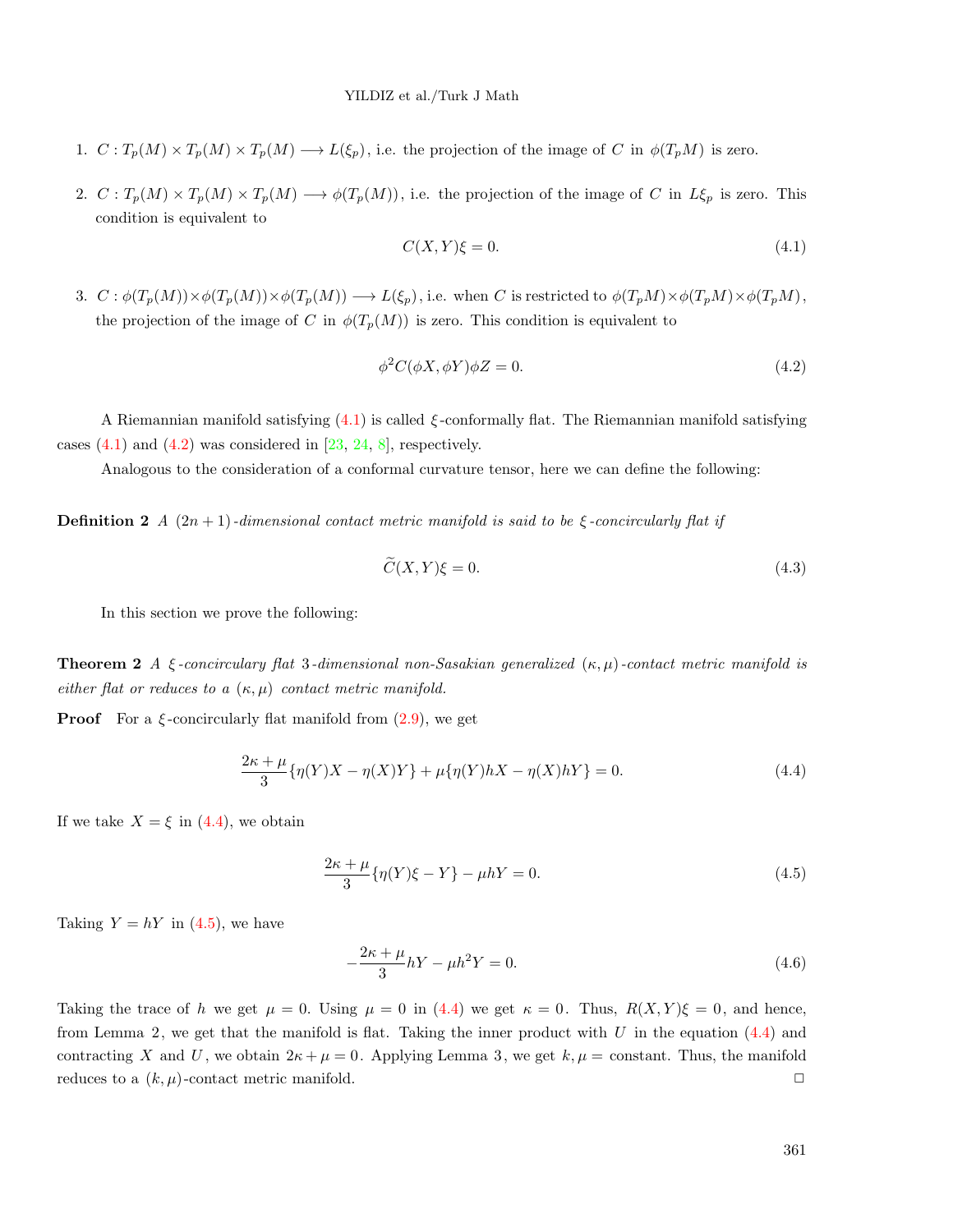# **5. Locally** *ϕ***-concircularly symmetric** 3**-dimensional generalized (***κ, µ***)-contact metric manifolds**

In this section, first we give the following:

**Definition 3** *A contact metric manifold M is said to be locally ϕ-concircularly symmetric in the sense of Takahashi [[19\]](#page-12-5) if it satisfies*

$$
\phi^2((\nabla_W \widetilde{C})(X,Y)Z) = 0.
$$
\n(5.1)

Now we investigate locally  $\phi$ -concircularly symmetric 3-dimensional generalized  $(\kappa, \mu)$ -contact metric manifolds. First we can write the following:

<span id="page-6-0"></span>
$$
(\nabla_W \widetilde{C})(X,Y)Z = \nabla_W \widetilde{C}(X,Y)Z - \widetilde{C}(\nabla_W X,Y)Z
$$

$$
-\widetilde{C}(X,\nabla_W Y)Z - \widetilde{C}(X,Y)\nabla_W Z.
$$
(5.2)

Using  $(2.8)$  $(2.8)$  in  $(5.2)$  $(5.2)$ , we obtain

<span id="page-6-1"></span>
$$
(\nabla_{W}\widetilde{C})(X,Y)Z = -\frac{1}{3}((W\kappa) + (W\mu))\{g(Y,Z)X - g(X,Z)Y\} + (2(W\kappa) + (W\mu))\{g(Y,Z)\eta(X)\xi - g(X,Z)\eta(Y)\xi + \eta(Y)\eta(Z)X - \eta(X)\eta(Z)Y\} + (W\mu)\{g(Y,Z)hX - g(X,Z)hY + g(hY,Z)X - g(hX,Z)Y\} + (2\kappa + \mu)\{g(Y,Z)g(X,\nabla_{W}\xi)\xi + g(Y,Z)\eta(X)\nabla_{W}\xi - g(X,Z)g(Y,\nabla_{W}\xi)\xi - g(X,Z)\eta(X)\xi + g(Y,\nabla_{W}\xi)\eta(Z)X + \eta(Y)g(Z,\nabla_{W}\xi)X - g(X,\nabla_{W}\xi)\eta(Z)Y - \eta(X)g(Z,\nabla_{W}\xi)Y\} + \mu\{g(Y,Z)(\nabla_{W}h)X + g(((\nabla_{W}h)Y,Z)X - g((\nabla_{W}h)X,Z)Y - g(X,Z)(\nabla_{W}h)Y\}.
$$
\n(5.3)

Applying  $\phi^2$  to both sides of [\(5.3](#page-6-1)) and taking *X*, *Y*, *Z*, and *W* as horizontal vector fields, we get

<span id="page-6-2"></span>
$$
\frac{1}{3}(4(W\kappa) + 2(W\mu))\{g(Y,Z)X - g(X,Z)Y\}
$$
\n
$$
+(W\mu)\{g(X,Z)hY - g(Y,Z)hX - g(hY,Z)X + g(hX,Z)Y\} = 0.
$$
\n(5.4)

Applying  $h$  to  $(5.4)$  $(5.4)$  and taking the trace of  $h$ , we have

$$
(W\mu)\lbrace g(X,Z)traceh^{2}Y - g(Y,Z)traceh^{2}X\rbrace = 0.
$$
\n
$$
(5.5)
$$

Contracting  $X$  and  $Z$  in  $(5.5)$  $(5.5)$  $(5.5)$ , we obtain

<span id="page-6-4"></span><span id="page-6-3"></span>
$$
2n(W\mu)traceh^2Y = 0.
$$
\n(5.6)

Since  $traceh^2 \neq 0$ , from ([5.6](#page-6-4)) it follows that  $\mu = constant$ . Using  $\mu = constant$  in [\(5.4](#page-6-2)) yields  $\kappa = constant$ . Hence, the manifold reduces to a  $(\kappa, \mu)$ -contact metric manifold. Thus, we can give the following:

**Theorem 3** *A locally ϕ-concircularly symmetric* 3*-dimensional generalized* (*κ, µ*)*-contact metric manifold reduces to a* (*κ, µ*)*-contact metric manifold.*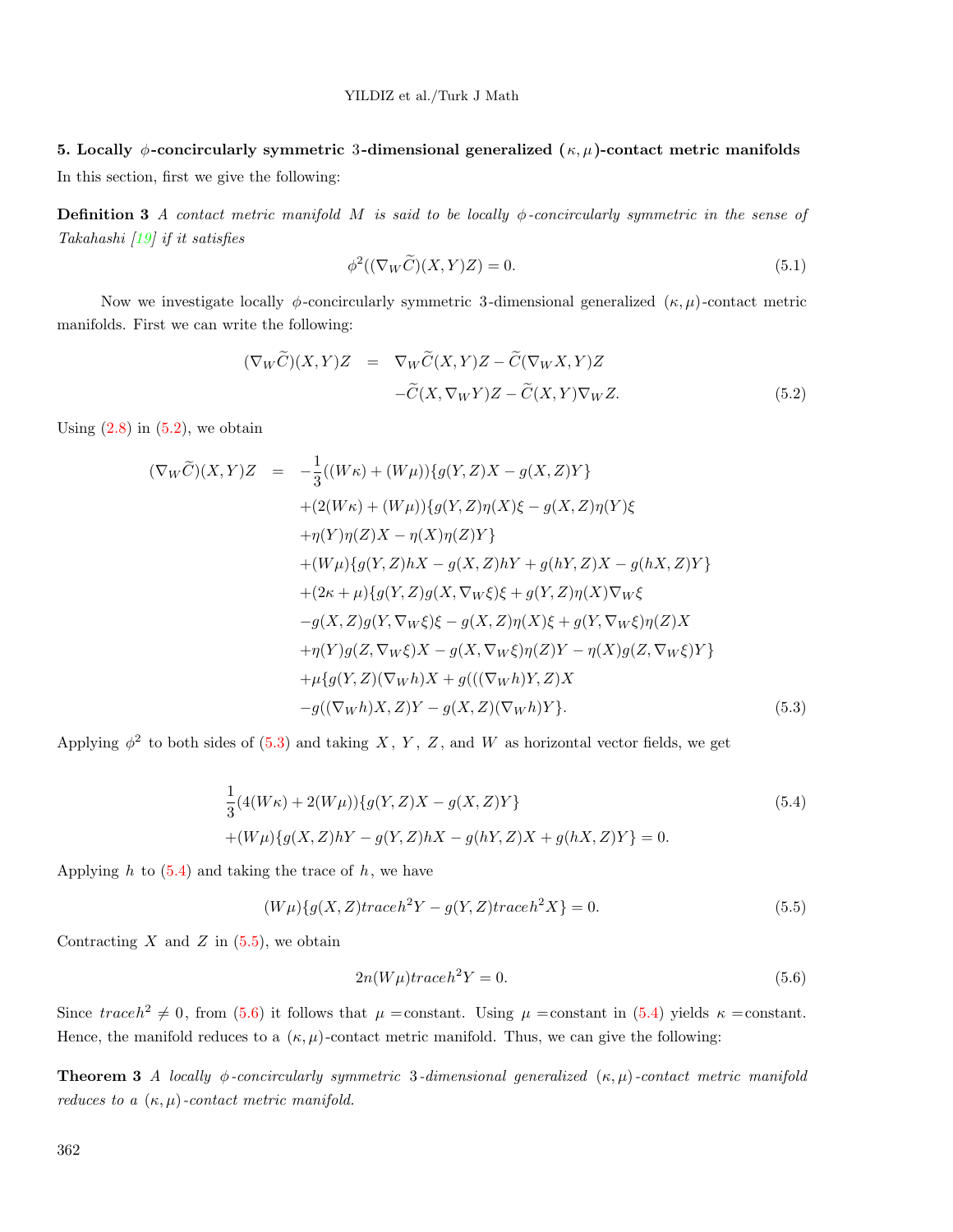**6. Three-dimensional generalized**  $(\kappa, \mu)$ -contact metric manifolds satisfying the condition  $R \cdot \tilde{C} = 0$ Let *M* be a 3-dimensional generalized  $(\kappa, \mu)$ -contact metric manifold satisfying the condition  $R \cdot \tilde{C} = 0$ . Then we can write

<span id="page-7-0"></span>
$$
(R(X,Y)\cdot\widetilde{C})(U,V)W = R(X,Y)\widetilde{C}(U,V)W - \widetilde{C}(R(X,Y)U,V)W
$$

$$
-\widetilde{C}(U,R(X,Y)V)W - \widetilde{C}(U,V)R(X,Y)W = 0.
$$
(6.1)

If we take  $X = V = \xi$  in [\(6.1\)](#page-7-0), we get

<span id="page-7-1"></span>
$$
(R(\xi, Y) \cdot \widetilde{C}(U, \xi)W = R(\xi, Y)\widetilde{C}(U, \xi)W - \widetilde{C}(R(\xi, Y)U, \xi)W
$$
  
 
$$
-\widetilde{C}(U, R(\xi, \xi)V)W - \widetilde{C}(U, \xi)R(\xi, Y)W = 0.
$$
 (6.2)

Using  $(2.4)$  $(2.4)$  in  $(6.2)$  $(6.2)$ , we have

<span id="page-7-2"></span>
$$
\kappa g(Y, \widetilde{C}(U,\xi)W)\xi - \kappa \eta(\widetilde{C}(U,\xi)W)Y + \mu g(hY, \widetilde{C}(U,\xi)W)\xi
$$
  
\n
$$
-\mu \eta(\widetilde{C}(U,\xi)W)hY - \kappa g(Y,U)\widetilde{C}(\xi,\xi)W + \kappa \eta(U)\widetilde{C}(Y,\xi)W
$$
  
\n
$$
-\mu g(hY,U)\widetilde{C}(\xi,\xi)W + \mu \eta(U)\widetilde{C}(hY,\xi)W - \kappa \eta(Y)\widetilde{C}(U,\xi)W
$$
  
\n
$$
+\kappa \widetilde{C}(U,Y)W + \mu \widetilde{C}(U,hY)W = 0.
$$
\n(6.3)

Using  $(2.10)$  $(2.10)$  in  $(6.3)$  $(6.3)$ , we write

<span id="page-7-3"></span>
$$
\kappa\left(\frac{2\kappa+\mu}{3}\right)\{\eta(W)g(Y,U)\xi-g(U,W)\eta(Y)\xi-g(Y,W)\eta(U)\xi
$$
  
\n
$$
-\eta(Y)\eta(W)U-\eta(Y)g(U,W)\xi\}
$$
  
\n
$$
+\kappa\mu\{\eta(W)g(hY,U)\xi-\eta(U)g(hY,W)\xi+\eta(U)\eta(W)hY
$$
  
\n
$$
-\eta(U)g(hY,W)\xi-\eta(Y)\eta(W)hU+g(Y,W)hU-g(U,W)hY+g(hY,W)U\}
$$
  
\n
$$
-\mu\frac{4\kappa+2\mu}{3}\{\eta(hY,W)U-g(U,W)hY\}+\mu^{2}\{\eta(W)g(hY,hU)\xi
$$
  
\n
$$
+\eta(U)\eta(W)h^{2}Y-\eta(U)g(h^{2}Y,W)\xi+g(hY,W)hU
$$
  
\n
$$
-g(U,W)h^{2}Y-g(h^{2}Y,W)U\}
$$
  
\n
$$
-\kappa\left(\frac{4\kappa+2\mu}{3}\right)\{g(Y,W)U-g(U,W)Y\}+\kappa(2\kappa+\mu)\{g(Y,W)\eta(U)\xi
$$
  
\n
$$
-g(U,W)\eta(Y)\xi+\eta(Y)\eta(W)U-\eta(U)\eta(W)hY\}
$$
  
\n
$$
+\mu\left(\frac{2\kappa+\mu}{3}\right)\{\eta(W)g(hY,U)\xi-g(hY,W)\xi\}
$$
  
\n
$$
+\mu(2\kappa+\mu)\{g(hY,W)\eta(U)\xi-\eta(U)\eta(W)hY\}=0
$$

Taking the inner product with *T* and contracting *Y* and *T* in [\(6.4](#page-7-3)), we obtain

<span id="page-7-4"></span>
$$
\{5\kappa \frac{2\kappa + \mu}{3} + \mu^2 g(h^2 e_i, e_i)\} (\eta(U)\eta(W) - g(W, U))
$$
\n
$$
+\{\kappa \mu - \mu(\frac{4\kappa + 2\mu}{3})\} g(hW, U) = 0.
$$
\n(6.5)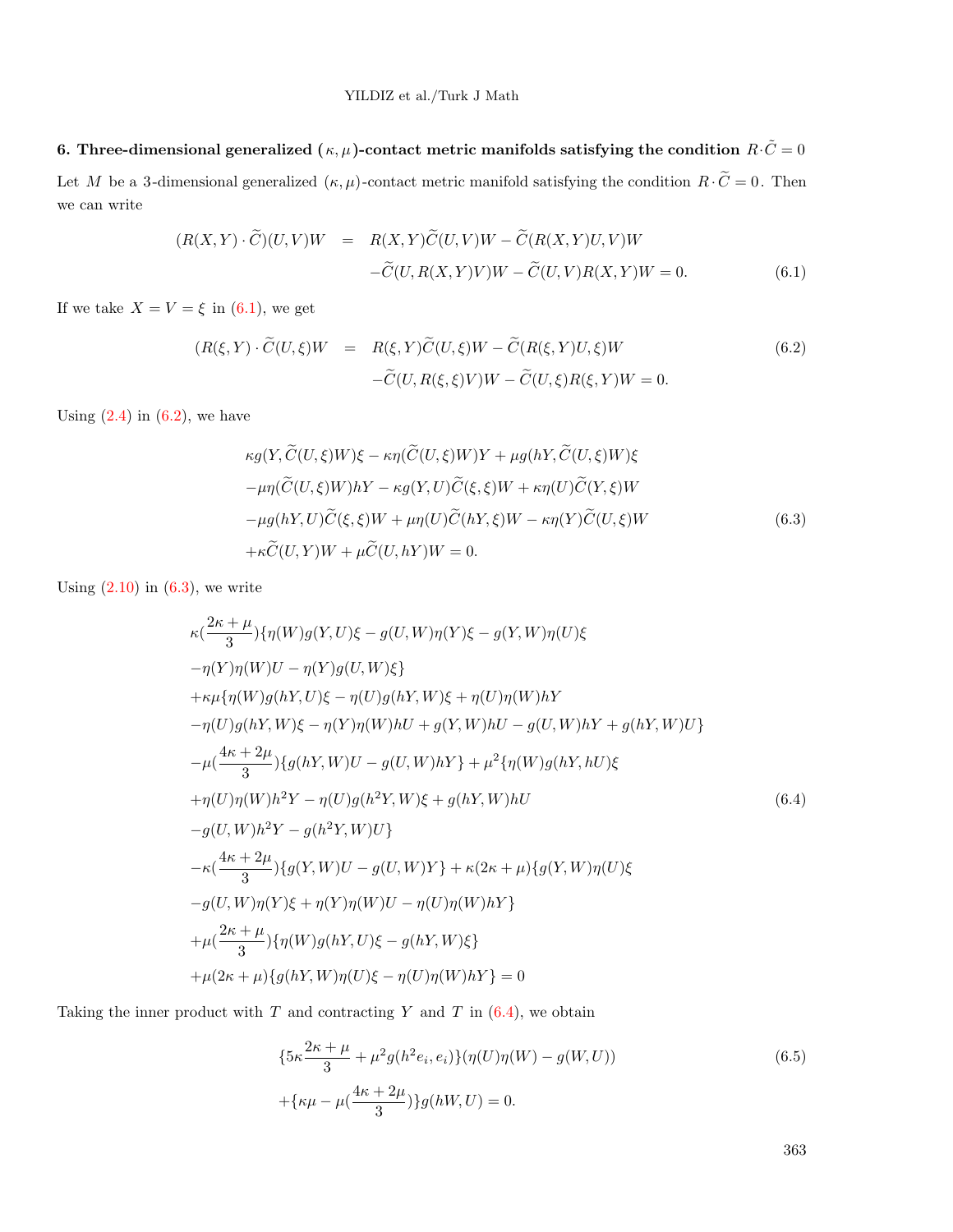Instead of  $(6.5)$  $(6.5)$ , we can write

$$
\{5\kappa \frac{2\kappa + \mu}{3} + \mu^2 g(h^2 e_i, e_i)\} (\eta(U)\xi - U) + \{\kappa \mu - \mu(\frac{4\kappa + 2\mu}{3})\} hU = 0.
$$
\n(6.6)

Operating *h* and taking the trace of *h*, we obtain  $\kappa\mu-\mu(\frac{4\kappa+2\mu}{3})=0$ . Therefore, either  $\mu=0$  or  $\kappa+2\mu=0$ . By Lemma 3, we get from  $\kappa + 2\mu = 0$  that the manifold is a  $(\kappa, \mu)$ -contact manifold. We also know  $Q\phi - \phi Q = 2\mu h\phi$ . Therefore,  $\mu = 0$  implies  $Q\phi = \phi Q$ . Then by Lemma 4, we get that the manifold is either Sasakian, flat, or of constant *ξ* -sectional curvature *κ <* 1 and constant *ϕ*-sectional curvature *−*1.

Hence, we can give the following:

**Theorem 4** *A* 3*-dimensional non-Sasakian generalized* (*κ, µ*)*-contact metric manifold satisfying the condition*  $R \cdot \tilde{C} = 0$  *is either a*  $(\kappa, \mu)$ *-contact manifold, flat, or of constant*  $\xi$ *-sectional curvature*  $\kappa < 1$  *and constant ϕ-sectional curvature −*1*.*

# **7.** Three-dimensional generalized  $(\kappa, \mu)$ -contact metric manifolds satisfying the condition  $\tilde{C} \cdot S = 0$

Let *M* be a 3-dimensional generalized  $(\kappa, \mu)$ -contact metric manifold satisfying the condition  $\tilde{C}(\xi, X) \cdot S = 0$ . Then we can write

<span id="page-8-0"></span>
$$
(\widetilde{C}(\xi, X) \cdot S)(Y, W) = -S(\widetilde{C}(\xi, X)Y, W) - S(Y, \widetilde{C}(\xi, X)W) = 0,
$$

or equivalently,

$$
S(\widetilde{C}(\xi, X)Y, W) + S(Y, \widetilde{C}(\xi, X)W) = 0.
$$
\n
$$
(7.1)
$$

Using  $(2.10)$  $(2.10)$  in  $(7.1)$  $(7.1)$ , we get

$$
-\mu \frac{2\kappa + \mu}{3} \{g(X, Y)\eta(W) - g(X, W)\eta(Y) - \eta(Y)g(hX, W)\}\
$$
  
+  $\mu^2 \{\eta(Y)g(hX, W) - g(hX, Y)\eta(W)\}\$   
+  $\frac{(2\kappa + \mu)^2}{3} \{g(X, Y)\eta(W) - \eta(X)\eta(W)\eta(Y)\} + \mu(2\kappa + \mu)g(hX, Y)\eta(W)\$   
+  $\mu^2(k - 1)g(X, W)\eta(Y) - \mu_2(k - 1)\eta(Y)\eta(W)\eta(X) - \mu \frac{2\kappa + \mu}{3} \{g(X, W)\eta(Y)\}$   
-  $g(X, Y)\eta(W) + \eta(W)g(hY, X)\} + \mu^2 \{\eta(W)g(hX, Y) - g(hX, W)\eta(Y)\}\$   
+  $\{g(X, W)\eta(Y) - \eta(W)\eta(Y)\eta(X)\} + \mu(2\kappa + \mu)g(hX, W)\eta(Y)\$   
+  $\mu^2(k - 1)g(X, Y)\eta(W) - \mu_2(k - 1)\eta(Y)\eta(W)\eta(X) = 0,$  (11)

or equivalently,

<span id="page-8-1"></span>
$$
\mu \frac{2\kappa + \mu}{3} \{\eta(Y)g(hX, W) + \eta(W)g(hY, X)\eta(W)\}\
$$
  

$$
-\mu(2\kappa + \mu)\{g(hX, Y)\eta(W) + g(hX, W)\eta(Y)\} + \frac{(2\kappa + \mu)^2}{3}
$$
  

$$
+\mu^2(\kappa - 1)\{\eta(X, Y)\eta(W) - 2\eta(X)\eta(Y)\eta(W) + g(X, W)\eta(Y)\} = 0.
$$
 (7.3)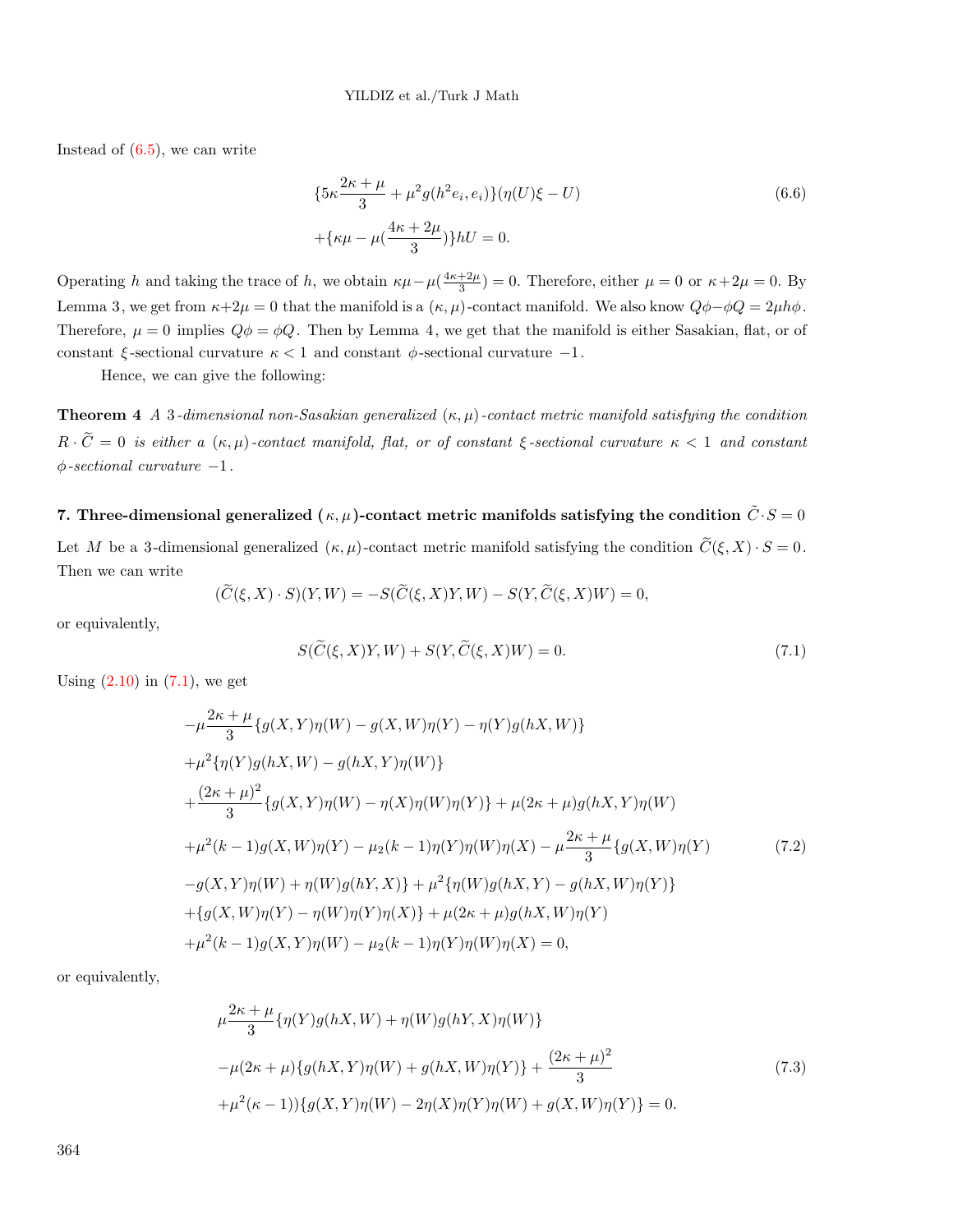Taking  $W = \xi$  in [\(7.3](#page-8-1)), we obtain

<span id="page-9-0"></span>
$$
2\mu \frac{2\kappa + \mu}{3} g(hY, X) + \left(\frac{(2\kappa + \mu)^2}{3} + \mu^2(\kappa - 1)\right)
$$
  

$$
\{g(X, Y) - 2\eta(X)\eta(Y) + \eta(X)\eta(Y)\} = 0.
$$
 (7.4)

Equation  $(7.4)$  $(7.4)$  can be written as

<span id="page-9-1"></span>
$$
2\mu \frac{2\kappa + \mu}{3} hY + \left(\frac{(2\kappa + \mu)^2}{3} + \mu^2(\kappa - 1)\right) \{Y - \eta(Y)\xi\} = 0. \tag{7.5}
$$

Operating *h* in [\(7.5](#page-9-1)), we get

<span id="page-9-2"></span>
$$
2\mu \frac{2\kappa + \mu}{3}h^2 Y + \left(\frac{(2\kappa + \mu)^2}{3} + \mu^2(\kappa - 1)\right)hY = 0.
$$
\n(7.6)

Taking the trace of *h* and using  $trh = 0$  in ([7.6\)](#page-9-2), we get  $\mu(2\kappa + \mu) = 0$ , since  $trh^2 \neq 0$ . Therefore, either  $\mu = 0$  or  $2\kappa + \mu = 0$ . By Lemma 3, we get from  $2\kappa + \mu = 0$  that the manifold becomes a  $(\kappa, \mu)$ -contact metric manifold. Also, if  $\mu = 0$ , then by Lemma 4, we get that the manifold is either Sasakian, flat, or of constant *ξ* -sectional curvature *κ <* 1 and constant *ϕ*-sectional curvature *−*1.

Thus, we are in a position to state the following:

**Theorem 5** *A* 3*-dimensional generalized*  $(\kappa, \mu)$ *-contact metric manifold satisfying the condition*  $\tilde{C} \cdot S = 0$  *is either Sasakian, flat, or of constant ξ -sectional curvature κ <* 1 *and constant ϕ-sectional curvature −*1*, or a* (*κ, µ*)*-contact metric manifold.*

#### **8. An example of generalized (***κ, µ***)-contact metric manifolds**

Let  $k: I \subset \mathbb{R} \to \mathbb{R}$  be a smooth function defined on an open interval *I*, such that  $k(z) < 1$  for any  $z \in I$ . Then we construct a generalized  $(\kappa, \mu)$ -contact metric manifold  $(M, \phi, \xi, \eta, g)$  in the set  $M = \mathbb{R}^2 \times I \subset \mathbb{R}^3$  as follows:

We put  $\lambda(z) = \sqrt{1 - k(z)} > 0$ ,  $\lambda'(z) = \frac{\partial \lambda}{\partial z}$  and we consider three linearly independent vector fields  $e_1, e_2$ , and *e*<sup>3</sup> on *M* as follows:

$$
e_1 = \frac{\partial}{\partial x}, \quad e_2 = \frac{\partial}{\partial y},
$$
  
\n
$$
e_3 = [2y + f(z)] \frac{\partial}{\partial x} + [2\lambda(z)x - \frac{\lambda'(z)}{2\lambda(z)}y + h(z)] \frac{\partial}{\partial y} + \frac{\partial}{\partial z},
$$

where  $f(z)$  and  $h(z)$  are arbitrary functions of z. We define the tensor fields  $\phi$ ,  $\eta$ , g as follows:

*g* is the Riemannian metric on *M* with respect to which the vector fields  $e_1, e_2, e_3$  are orthonormal; *η* is the 1-form on *M* defined by  $\eta(Z) = g(Z, e_1)$  for any  $Z \in \chi(M)$ ;  $\phi$  is the (1,1)-tensor field defined by  $\phi e_1 = 0, \phi e_2 = e_3, \phi e_3 = -e_2.$ 

Now we calculate the following:

$$
[e_1, e_2] = 0
$$
,  $[e_1, e_3] = 2\lambda(z)e_2$ ,  $[e_2, e_3] = -\frac{\lambda'(z)}{2\lambda(z)}e_2 + 2e_1$ .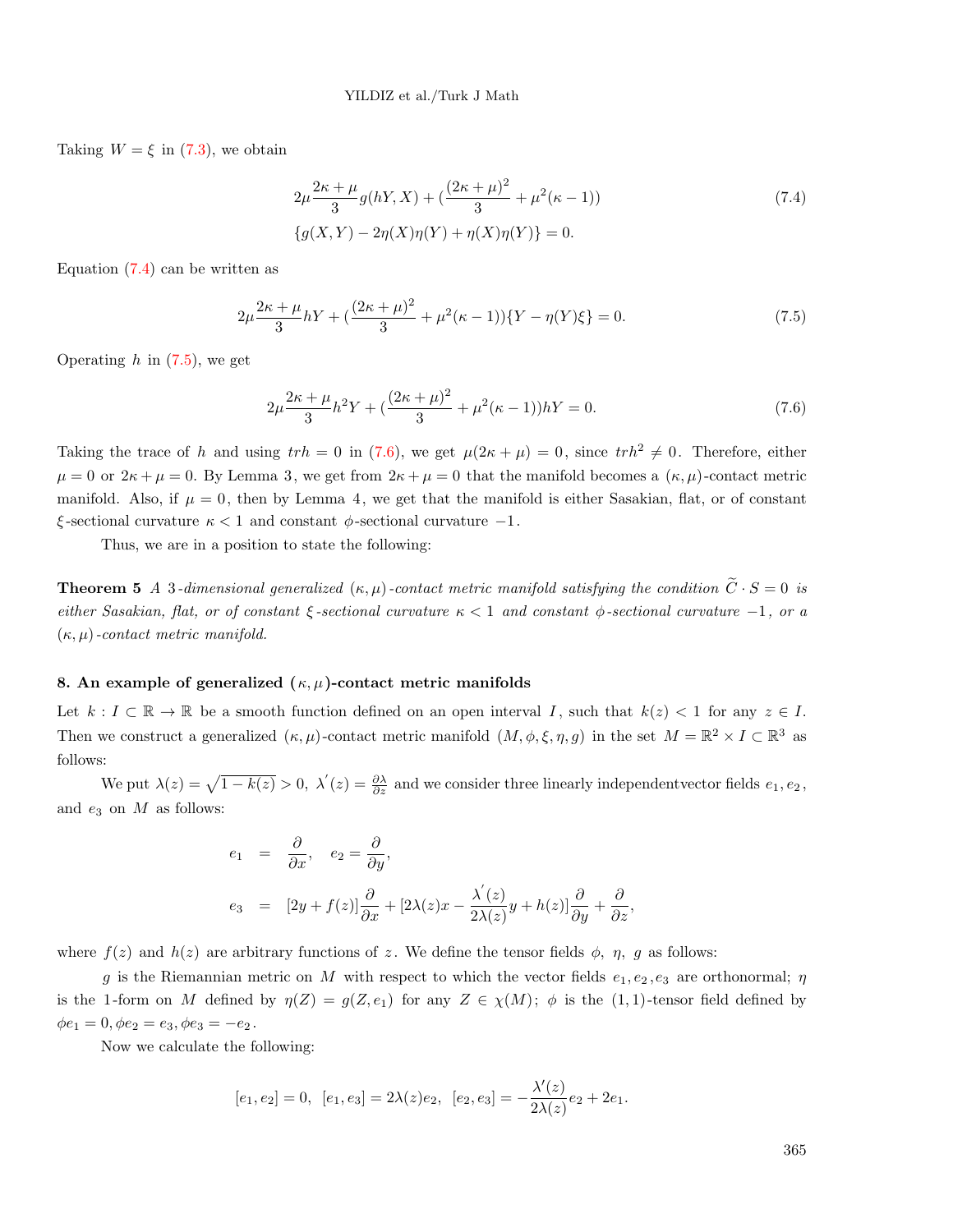Since  $(\eta \wedge d\eta)(e_1, e_2, e_3) \neq 0$  everywhere on *M*, we conclude that  $\eta$  is a contact form. From the definition of  $\phi$ , *g* and the relations of  $(8.1)$  it is easy to verify that

$$
\phi^2 Z = -Z + \eta(Z)e_1,
$$
  
\n
$$
g(\phi Y, \phi Z) = g(Y, Z) - \eta(Y)\eta(Z),
$$
  
\n
$$
d\eta(Y, Z) = g(Y, \phi Z),
$$

for any *Y*,  $Z \in \chi(M)$ . Therefore,  $(M, \phi, \xi, \eta, g)$  is a contact metric manifold for  $\xi = e_1$ . Using Koszul's formula we calculate the following:

<span id="page-10-0"></span>
$$
\nabla_{e_1} e_1 = 0 \nabla_{e_1} e_2 = -\{1 + \lambda(z)\} e_3, \nabla_{e_1} e_3 = \{1 + \lambda(z)\} e_2
$$
\n
$$
\nabla_{e_2} e_1 = -\{1 + \lambda(z)\} e_3, \nabla_{e_2} e_3 = \frac{\lambda'(z)}{2\lambda(z)} e_3, \nabla_{e_2} e_3 = -\frac{\lambda'(z)}{2\lambda(z)} e_2 + \{1 + \lambda(z)\} e_1
$$

$$
\nabla_{e_3} e_1 = \{1 - \lambda(z)\} e_2, \ \nabla_{e_3} e_2 = -\{1 - \lambda(z)\} e_1, \ \nabla_{e_3} e_3 = 0. \tag{8.1}
$$

Comparing with the relation  $\nabla_X e_1 = -\phi X - \phi hX$  and the relations obtained in [\(8.1](#page-10-0)), we see that

$$
he_1 = 0
$$
,  $he_2 = \lambda(z)e_2$ ,  $he_3 = -\lambda(z)e_3$ .

Using the formula  $R(X, Y)Z = \nabla_X \nabla_Y Z - \nabla_Y \nabla_X Z - \nabla_{[X, Y]} Z$ , we calculate the following:

$$
R(e_2, e_1)e_1 = \{1 + \lambda(z)\}^2 e_2
$$
  
=  $\{1 + 2\lambda(z) + (\lambda(z))^2\} e_2$   
=  $[\{1 - (\lambda(z))^2\} + 2\{1 + \lambda(z)\}\lambda(z)]e_2$   
=  $\{1 - (\lambda(z))^2\}(\eta(e_1)e_2 - \eta(e_2)e_1) + 2\{1 + \lambda(z)\}(\eta(e_1)he_2 - \eta(e_2)he_1),$ 

$$
R(e_3, e_1)e_1 = \{1 - 2\lambda(z) - 3(\lambda(z))^2\}e_3
$$
  
= 
$$
[\{1 - (\lambda(z))^2\} + 2\{1 + \lambda(z)\}(-\lambda(z))]e_3
$$
  
= 
$$
\{1 - (\lambda(z))^2\}(\eta(e_1)e_3 - \eta(e_3)e_1) + 2\{1 + \lambda(z)\}(\eta(e_1)he_3 - \eta(e_3)he_1),
$$

$$
R(e_2, e_3)e_1 = 0
$$
  
=  $\{1 - (\lambda(z))^2\}(\eta(e_3)e_2 - \eta(e_2)e_3) + 2\{1 + \lambda(z)\}(\eta(e_3)he_2 - \eta(e_2)he_3).$ 

In view of the above expressions of curvature tensors we can easily conclude that the manifold *M* is a generalized  $(\kappa, \mu)$ -contact metric manifold with  $k = \{1 - (\lambda(z))^2\}$  and  $\mu = 2\{1 + \lambda(z)\}$ .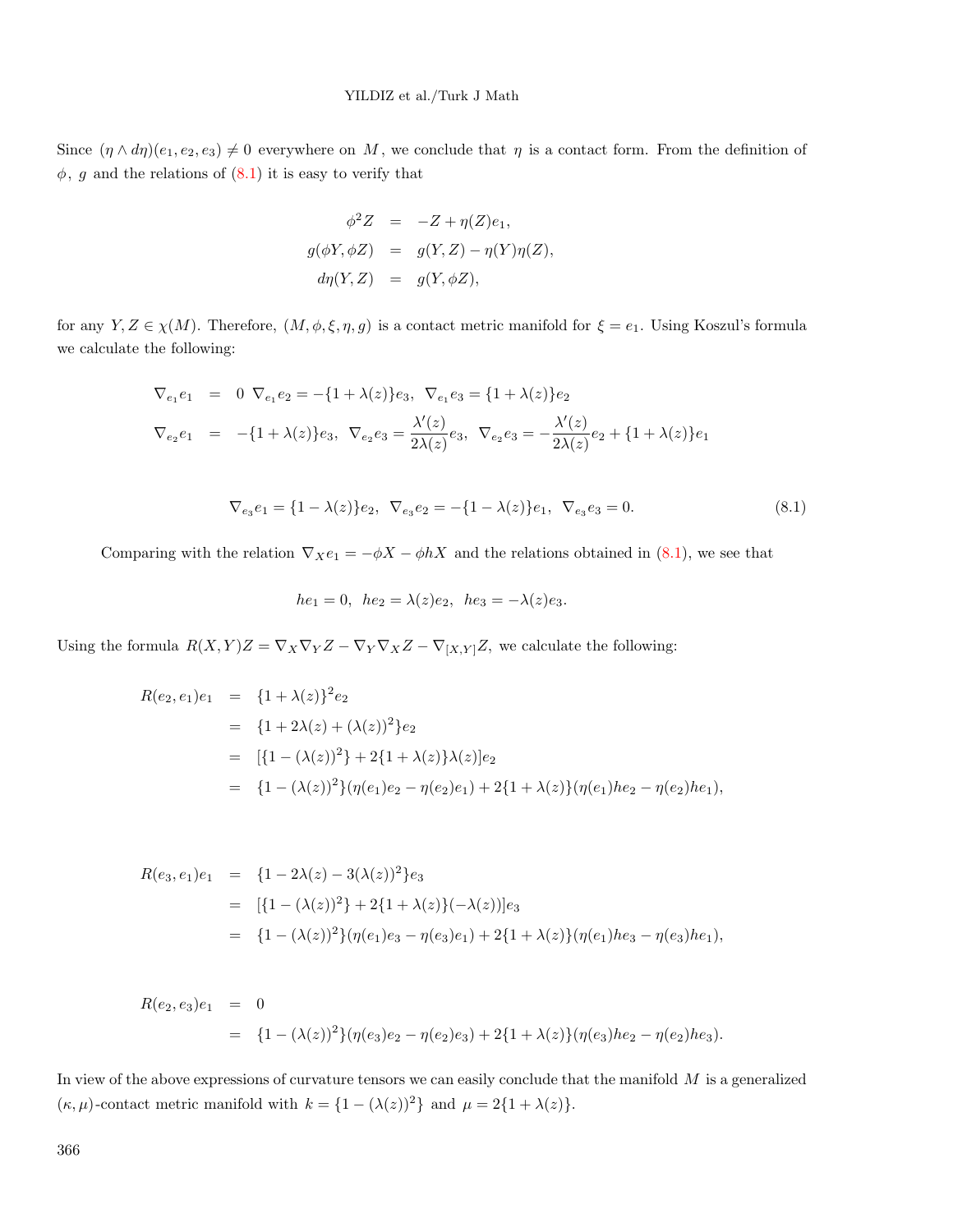Other curvature tensors are given below:

$$
R(e_1, e_2)e_3 = 0,
$$
  
\n
$$
R(e_1, e_2)e_2 = \{1 + \lambda(z)\}e_1,
$$
  
\n
$$
R(e_1, e_3)e_3 = \{1 - 2\lambda(z) - 3(\lambda(z))^2\}e_1,
$$
  
\n
$$
R(e_3, e_2)e_2 = \{\frac{\lambda''(z)}{2(\lambda(z))^2} - \frac{3(\lambda'(z))^2}{4(\lambda(z))^2} - 2\{1 + \lambda(z)\} - \{1 - (\lambda(z))^2\}\}e_3
$$
  
\n
$$
R(e_2, e_3)e_3 = \{\frac{\lambda''(z)}{2(\lambda(z))^2} - \frac{3(\lambda'(z))^2}{4(\lambda(z))^2} - 2\{1 + \lambda(z)\} - \{1 - (\lambda(z))^2\}\}e_2.
$$

If we consider  $\lambda(z) = \text{constant} > 0$ , then  $\kappa$  and  $\mu$  become constants and hence the manifold becomes a  $(\kappa, \mu)$ -contact metric manifold.

It can be easily verified that such a  $(\kappa, \mu)$ -contact metric manifold is locally  $\phi$ -symmetric. Then Theorem 1 is verified.

#### **References**

- <span id="page-11-1"></span>[1] Arslan K, Murathan C, Özgür C. On φ-conformally flat contact metric manifolds. Balkan J Geo Appl 2000; 5: 1–6.
- <span id="page-11-12"></span>[2] Blair DE. Contact manifolds in Riemannian geometry. New York, NY, USA: Springer-Verlag, 1976.
- <span id="page-11-13"></span>[3] [Blair DE. Two remarks on contact metric structures. Tohoku Math J 1977; 29: 319–324.](http://dx.doi.org/10.2748/tmj/1178240602)
- <span id="page-11-11"></span>[4] [Blair DE. Riemannian geometry of contact and symplectic manifolds. Boston, MA, USA: Birkhauser, 2002.](http://dx.doi.org/10.1007/978-1-4757-3604-5)
- <span id="page-11-14"></span>[5] Blair DE, Chen H. A classification of 3-dimensional contact metric manifolds with *Qϕ* = *ϕQ*. Bull Math Acad Sinica 1992; 20: 379–383.
- <span id="page-11-10"></span>[6] Blair DE, Kim JS, Tripathi MM. On the concircular curvature tensor of a contact metric manifold. Korean J Math Soc 2005; 42: 883–892.
- <span id="page-11-0"></span>[7] [Blair DE, Koufogiorgos T, Papantoniou BJ. Contact metric manifolds satisfying a nullity condition. Israel J Math](http://dx.doi.org/10.1007/BF02761646) [1995; 91: 189–214.](http://dx.doi.org/10.1007/BF02761646)
- <span id="page-11-15"></span>[8] [Cabrerizo JL, Fernandez LM, Fernandez M. The structure of a class of](http://dx.doi.org/10.1023/A:1006696410826) *K* -contact manifolds. Acta Math Hung [1999; 82: 331–340.](http://dx.doi.org/10.1023/A:1006696410826)
- <span id="page-11-2"></span>[9] Carriazo A, Martin-Molina V. Generalized (*κ, µ*) -space forms and *D<sup>a</sup>* -homothetic deformations. Balkan J Geo Appl 2011; 16: 59–69.
- <span id="page-11-9"></span>[10] Ghosh S, De UC. On a class of generalized (*κ, µ*) -contact metric manifolds. P Jangjeon Math Soc 2010; 13: 337–347.
- <span id="page-11-3"></span>[11] Gouli-Andreou F, Xenos PJ. A class of contact metric 3-manifolds with  $\xi \in N(\kappa, \mu)$  and  $\kappa, \mu$  functions. Algebras Groups and Geometries 2000; 17: 401–407.
- <span id="page-11-4"></span>[12] Jin JE, Park JH, Sekigawa K. Notes on some classes of 3-dimensional contact metric manifolds. Balkan J Geo Appl 2012; 17: 54–65.
- <span id="page-11-7"></span>[13] [Koufogiorgos T, Tsichlias C. On the existence of a new class contact metric manifolds. Can Math Bull 2000; 43:](http://dx.doi.org/10.4153/CMB-2000-052-6) [440–447.](http://dx.doi.org/10.4153/CMB-2000-052-6)
- <span id="page-11-8"></span>[14] [Koufogiorgos T, Tsichlias C. Generalized \(](http://dx.doi.org/10.1007/s00022-003-1678-y)*κ, µ*) -contact metric manifolds with *|| gradκ ||*= constant. J Geo 2003; [78: 83–91.](http://dx.doi.org/10.1007/s00022-003-1678-y)
- <span id="page-11-6"></span>[15] Papantoniou BJ. Contact Riemannian manifolds satisfying  $R(\xi, X) \cdot R = 0$  and  $\xi \in (\kappa, \mu)$  -nullity distribution. Yokohama Math J 1993; 40: 149–161.
- <span id="page-11-5"></span>[16] Perrone D. Weakly *ϕ*-symmetric contact metric spaces, Balkan J Geo Appl 2002; 7: 67–77.